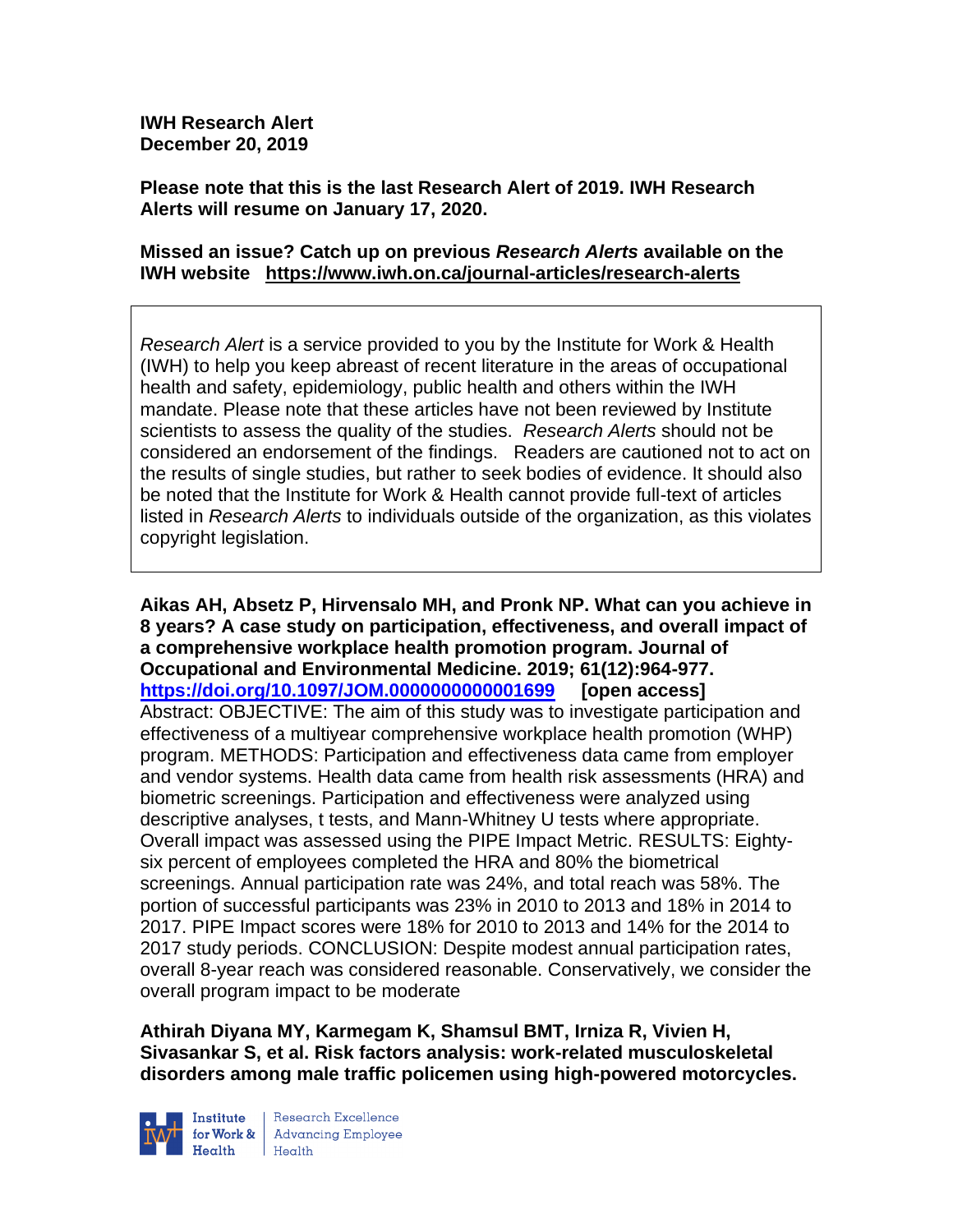**International Journal of Industrial Ergonomics. 2019; 74:102863. <https://doi.org/10.1016/j.ergon.2019.102863>**

## **Black KJ, Munc A, Sinclair RR, and Cheung JH. Stigma at work: the psychological costs and benefits of the pressure to work safely. Journal of Safety Research. 2019; 70:181-191.**

## **<https://doi.org/10.1016/j.jsr.2019.07.007>**

Abstract: INTRODUCTION: Workplace accidents and injuries can be quite costly to both individual employees and their organizations. While safety climate (i.e., perceptions of policies and procedures related to safety that should reflect an organization's value of safety) has been established as a predictor of safety behaviors, less research has considered the possible negative pressures that could result from an environment that emphasizes safety. Though organizations may intend to create a positive safety climate, concerns about being treated differently if an employee were to be involved in a safety incident may result in unintended, but detrimental safety and health outcomes. METHOD: This study investigated the stigma associated with being involved in a safety-related incident in relation to self-reported safety behaviors and psychological health outcomes. The data were acquired through a two-wave prospective design, surveying workers from Amazon Mechanical Turk (MTurk; N=528) who indicated they were exposed to at least one physical work stressor (e.g., heavy lifting; air quality; standing for extended periods) a few times each month or more. RESULTS: When controlling for safety climate, safety stigma was related to decreased safety compliance and poorer psychological health. There was a marginally significant interaction between safety stigma and safety motivation in relation to safety compliance. CONCLUSIONS: These findings suggest that experiencing pressure to work safely, for fear of being evaluated negatively, may actually come at the cost of employees' safety compliance and psychological health. Practical applications: These results may be useful in assessing and intervening to improve an organization's safety climate. Organizations should closely examine the climate for safety to ensure that positive aspects of safety are not undermined by a stigmatizing pressure associated with safety in the work environment

## **Blome MW, Borell J, Hakansson C, and Nilsson K. Attitudes toward elderly workers and perceptions of integrated age management practices. International Journal of Occupational Safety and Ergonomics. 2020; 26(1):112-120.**

## **<https://doi.org/10.1080/10803548.2018.1514135>**

Abstract: This qualitative study investigates attitudes toward elderly workers and their work situation in different sectors, and explores perceptions and organizational measures that can enable an extended working life. Previous age management studies indicate that there are several interconnected measures and key areas of importance, and that there is a general need for strategies to strengthen sustainable age management at the organizational level. A structured

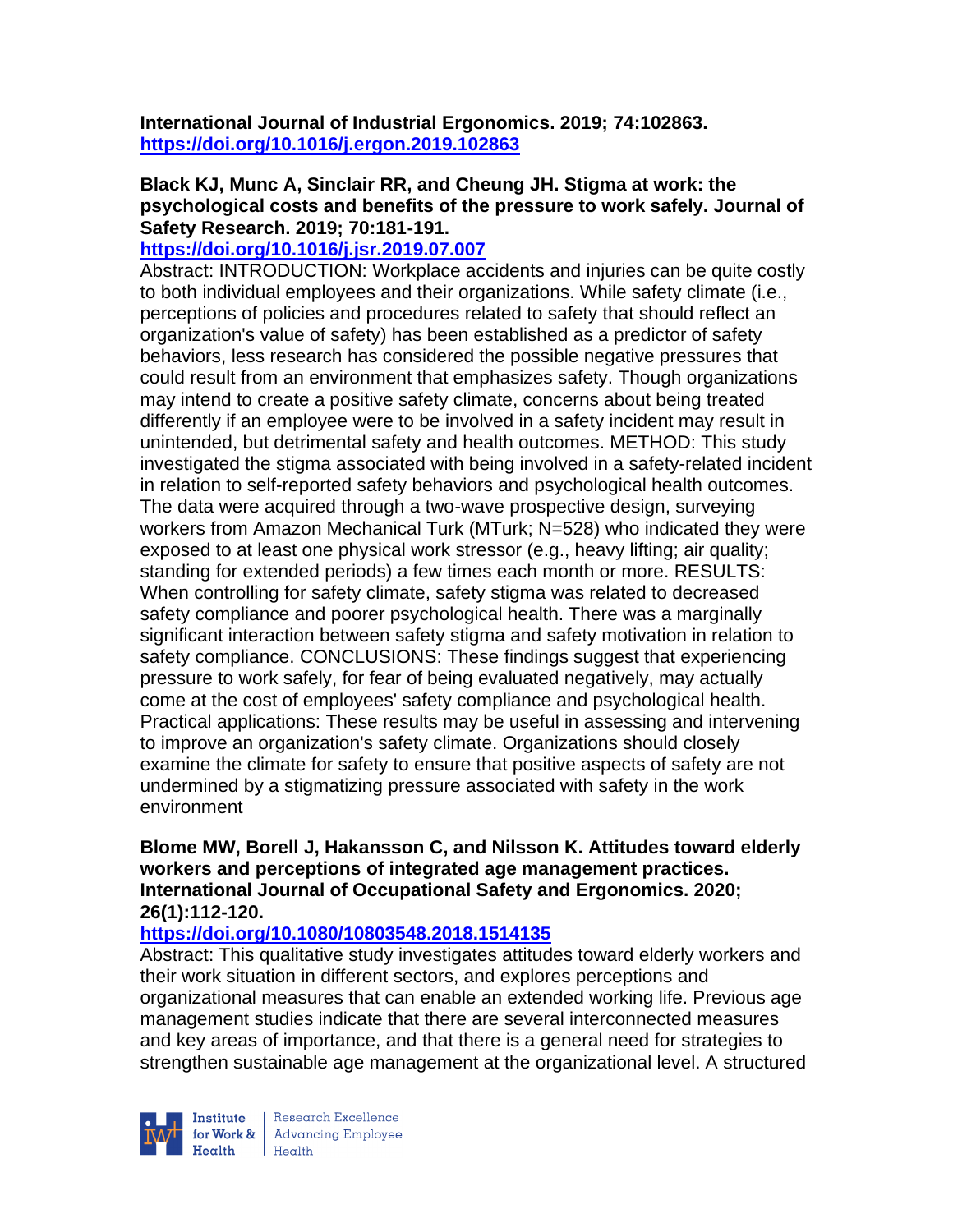content analysis was used to analyze data from focus group interviews with informants from a variety of organizations. The study identified three themes that highlight attitudes and perceptions of integrated age management practices: (a) contemporary policies and practices in the work environment; (b) social participation and attitudes; (c) experience and mentorship. These themes can form the basis of a good approach to an integrated age management strategy. Such a strategy can be achieved through intervention studies where research on sustainable working life meets the real problems faced by employees and managers

## **Bolin M and Olofsdotter G. Bringing organizations back in: going from healthy work to healthy workplaces. Nordic Journal of Working Life Studies. 2019; 9(4):3-17.**

**<https://doi.org/10.18291/njwls.v9i4.117779> [open access]** Abstract: The aim of this article is to discuss how the concept of inequality regimes can contribute to theoretical and methodological advances in occupational health research. We posit the mutual advantages of bringing together feminist intersectional analysis of inequality in working life with studies of working conditions and health. The job demands and control model (JDC) is used as a starting point for the discussion. Reintegration of organizational analysis into studies of working conditions and health is warranted, as organizations influence how working conditions are distributed and individuals are stratified in the labor market. We refer to that development as going from healthy work to healthy workplaces. We discuss how the concept of inequality regimes is open for mixed method analysis and how it can be used as a theoretical framework for unraveling the ways in which inequalities in working conditions and health are (re)created in different types of organizations

**Boye K. Care more, earn less? The association between taking paid leave to care for sick children and wages among Swedish parents. Work, Employment and Society. 2019; 33(6):983-1001. <https://doi.org/10.1177/0950017019868138>** 

**Breloff SP, Sinsel EW, Dutta A, Carey RE, Warren CM, Dai F, et al. Are knee savers and knee pads a viable intervention to reduce lower extremity musculoskeletal disorder risk in residential roofers? International Journal of Industrial Ergonomics. 2019; 74:102868. <https://doi.org/10.1016/j.ergon.2019.102868>** 

**Busto Serrano N, Suarez Sanchez A, Sanchez Lasheras F, Iglesias-Rodriguez FJ, and Fidalgo Valverde G. Identification of gender differences in the factors influencing shoulders, neck and upper limb MSD by means of multivariate adaptive regression splines (MARS). Applied Ergonomics. 2020; 82:102981.**

**<https://doi.org/10.1016/j.apergo.2019.102981>** 

Abstract: In the present research, models based on multivariate adaptive



Institute Research Excellence<br>
for Work & Advancing Employee<br>
Health Health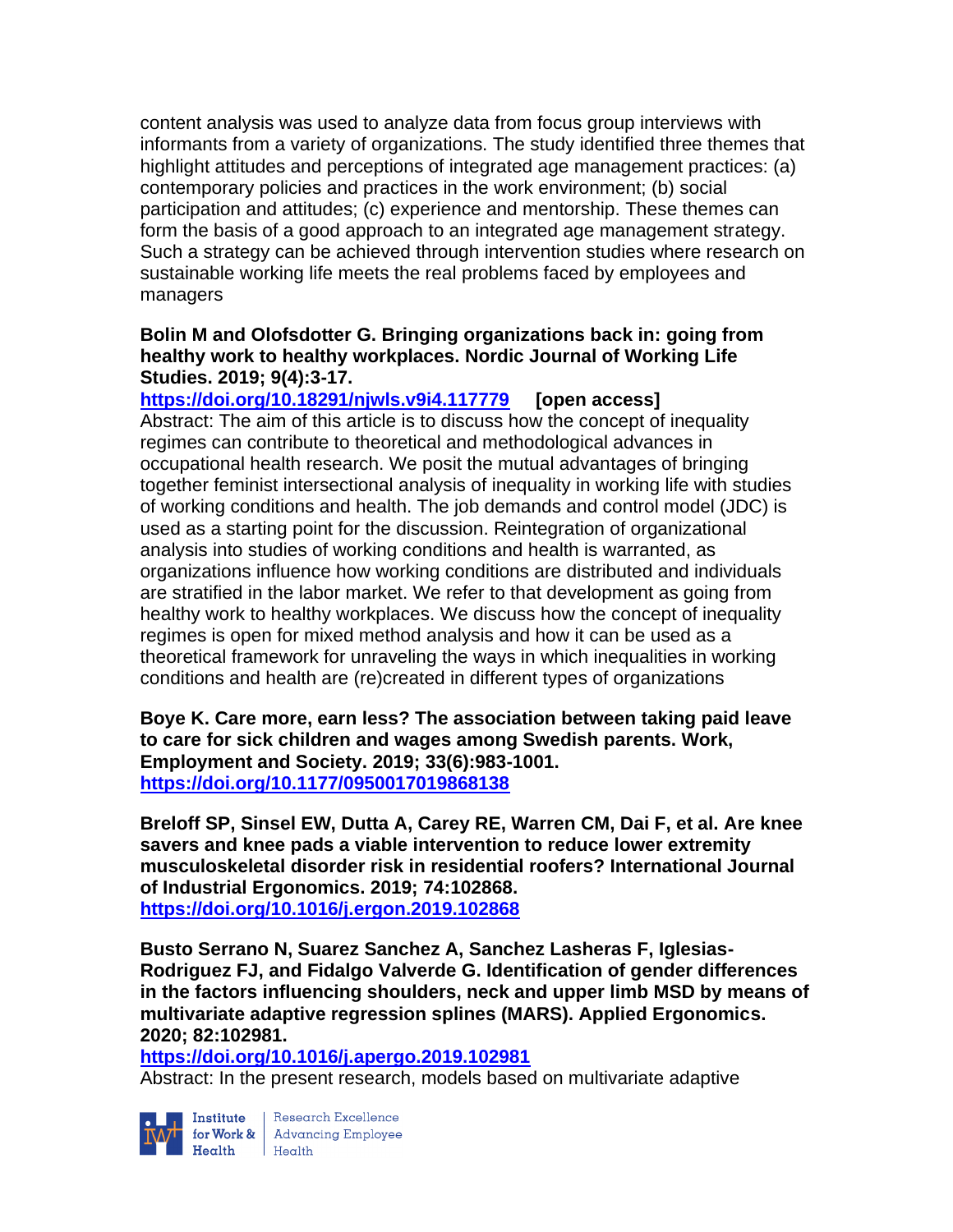regression splines (MARS) are proposed to study the influence of gender in the factors affecting the development of shoulders, neck and upper limb MSD. Two different MARS models, corresponding to men and women, are constructed to identify variables with the strongest effect on the target MSD. Both models are capable to predict successfully the occurrence of the studied disorders. Men seem to be more vulnerable to physical risk factors and some other working conditions, whereas women appear to be more affected by psychosocial risk factors and activities carried out outside their working hours. According to the results, gender needs to be considered to ensure the success and effectiveness of ergonomic interventions on the whole working population

#### **Das D, Kumar A, and Sharma M. A systematic review of work-related musculoskeletal disorders among handicraft workers. International Journal of Occupational Safety and Ergonomics. 2020; 26(1):55-70. <https://doi.org/10.1080/10803548.2018.1458487>**

Abstract: Purpose. Handicraft manufacturing appears to be an occupation where work-related musculoskeletal disorders (WMSDs) are a major threat to workers. For the multifactorial nature and varying prevalence of WMSDs between different body areas, the current study aimed to evaluate the prevalence of WMSDs and associated risk factors among handicraft workers. Methods. This review was based on literature collected from three electronic databases, and the retrieved articles were screened following the inclusion/exclusion criteria. After applying the literature selection criteria to 182 articles, 30 citations were selected and examined in detail. Results. The findings suggest that the prevalence of musculoskeletal symptoms among handicraft workers is 38.5-100%, and the most affected body areas were the neck, back, knees and upper limbs. Risk factors including working posture, daily working hours, repetitive and forceful movements, work experience, age, gender and working under stressful conditions were found to be highly associated with the occurrence of WMSDs. However, higher educational qualification of the workers led to a reduction in the odds of developing WMSDs. Conclusion. Handicraft workers are at high risk of developing WMSDs. Further research, preferably longitudinal studies, with more emphasis on work-related factors should now be undertaken to thoroughly investigate WMSDs in this occupational group

# **Ferreira Faisting ALR and de Oliveira Sato T. Effectiveness of ergonomic training to reduce physical demands and musculoskeletal symptoms: an overview of systematic reviews. International Journal of Industrial Ergonomics. 2019; 74:102845.**

**<https://doi.org/10.1016/j.ergon.2019.102845>** 

## **Fubini L, Pasqualini O, Ferro E, Marino M, Santoro S, Tosco E, et al. Injury narratives in occupational safety and health prevention in Italy. Occupational Medicine. 2019; 69(7):500-503.**

**<https://doi.org/10.1093/occmed/kqz135>** 

Abstract: BACKGROUND: Storytelling is an effective information source when



Institute Research Excellence<br>
for Work & Advancing Employee<br>
Health Health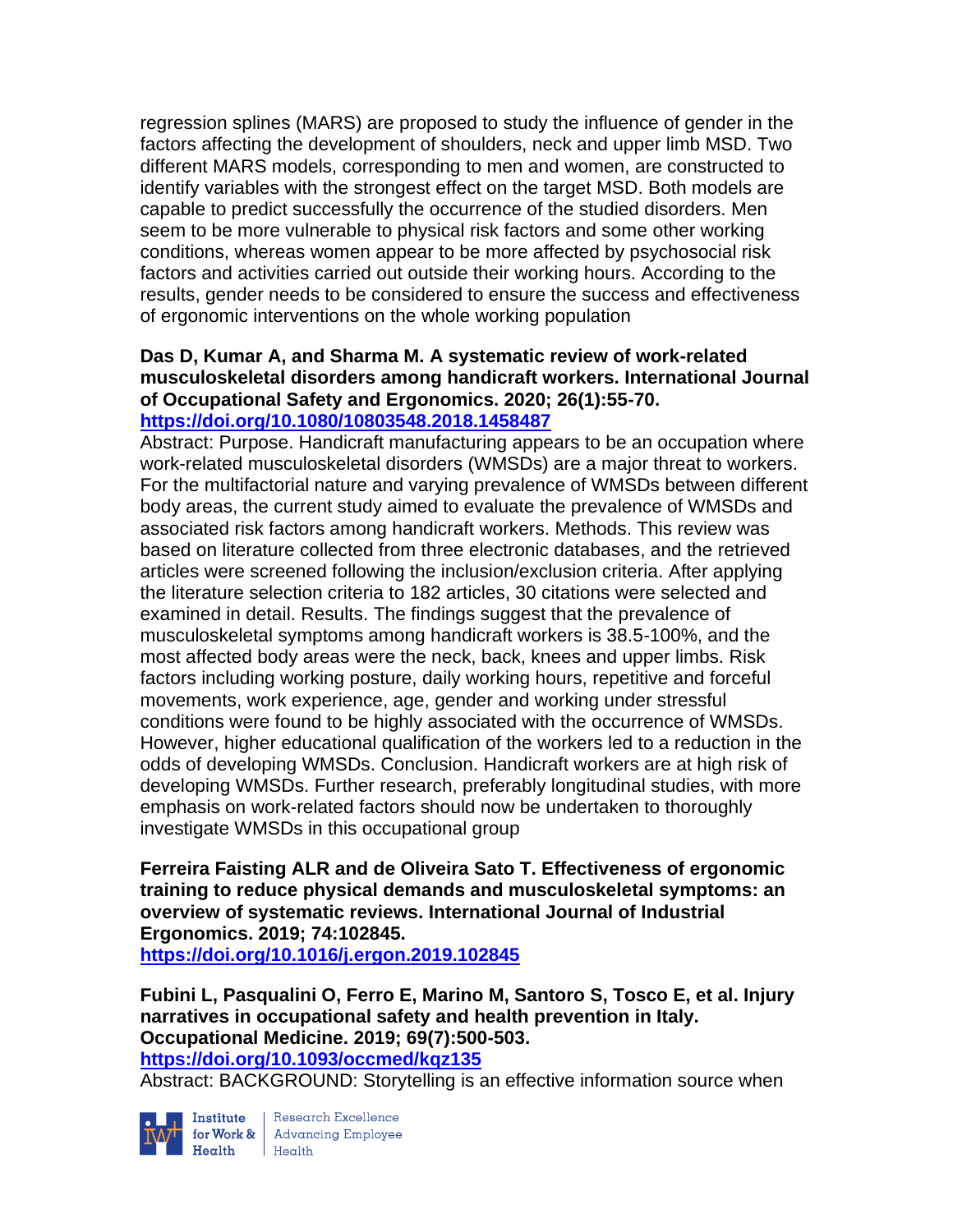coupled with technical-scientific evidence. It can promote a structured relationship between evidence-based knowledge and field experience of workplace safety and prevention services (WSPS) inspectors. This is key to identifying the causes of workplace injuries and to set priorities for prevention strategies. AIMS: The main aim was to describe and report how story collection can be used for deriving validated indications for injury prevention. The specific objectives were to report the results of the creation and dissemination on the web of the story collection and the experience of setting up a community of practice (CoP) to develop preventive recommendations. METHODS: WSPS inspectors from local health boards in Piedmont (northwest Italy) were asked to write injury stories. They identified the key elements of their stories and developed a narrative of witness accounts to explore the critical issues identified during the investigation. In sessions with the CoP, the inspectors validated the indications for prevention elaborated in each story to reduce bias and standardize recommendations. RESULTS: Between 2012 and 2017, 60 WSPS inspectors wrote 53 injury stories which were collected and published on the institutional website. Twenty-two stories were selected for discussion during peer review sessions in the CoP and the indications for prevention were transformed as preventive solutions. CONCLUSIONS: Occupational safety and health prevention can benefit from a narrative-based approach that provides a more comprehensive look at health and safety by facilitating knowledge improvement and sharing

## **Goldenhar LM, Schwatka N, and Johnson SK. Leadership skills for strengthening jobsite safety climate. Journal of Safety Research. 2019; 70:263-271.**

## **<https://doi.org/10.1016/j.jsr.2019.04.011>**

Abstract: INTRODUCTION: Construction foremen may lack the leadership skills needed to create a strong jobsite safety climate. Many construction companies address this by sending their lead workers to the OSHA 30-h course; however the course does not include a leadership training module. This article describes the development and pilot testing of such a module and evaluation surveys designed to address this training gap. METHODS: A 17-member curriculum development team, numerous subject matter experts, and an instructional design company helped us develop a comprehensive set of teaching resources and a set of survey instruments for evaluating the materials' effectiveness on improving safety leadership and safety climate. All materials and surveys were pilot tested with representative members of the target population. RESULTS: Pilot surveys showed high reliability and data collected on the resulting Foundations for Safety Leadership (FSL) module indicated that the majority of foremen thought the training was helpful or valuable, particularly the discussion questions. The majority said they intended to use the skills on the jobsite. With the exception of the role-play activities, the trainers rated highly all other components, especially the videos and discussion questions. Modifications were made to the training materials and surveys based on pilot test findings. The most important result of



Research Excellence for Work & | Advancing Employee Health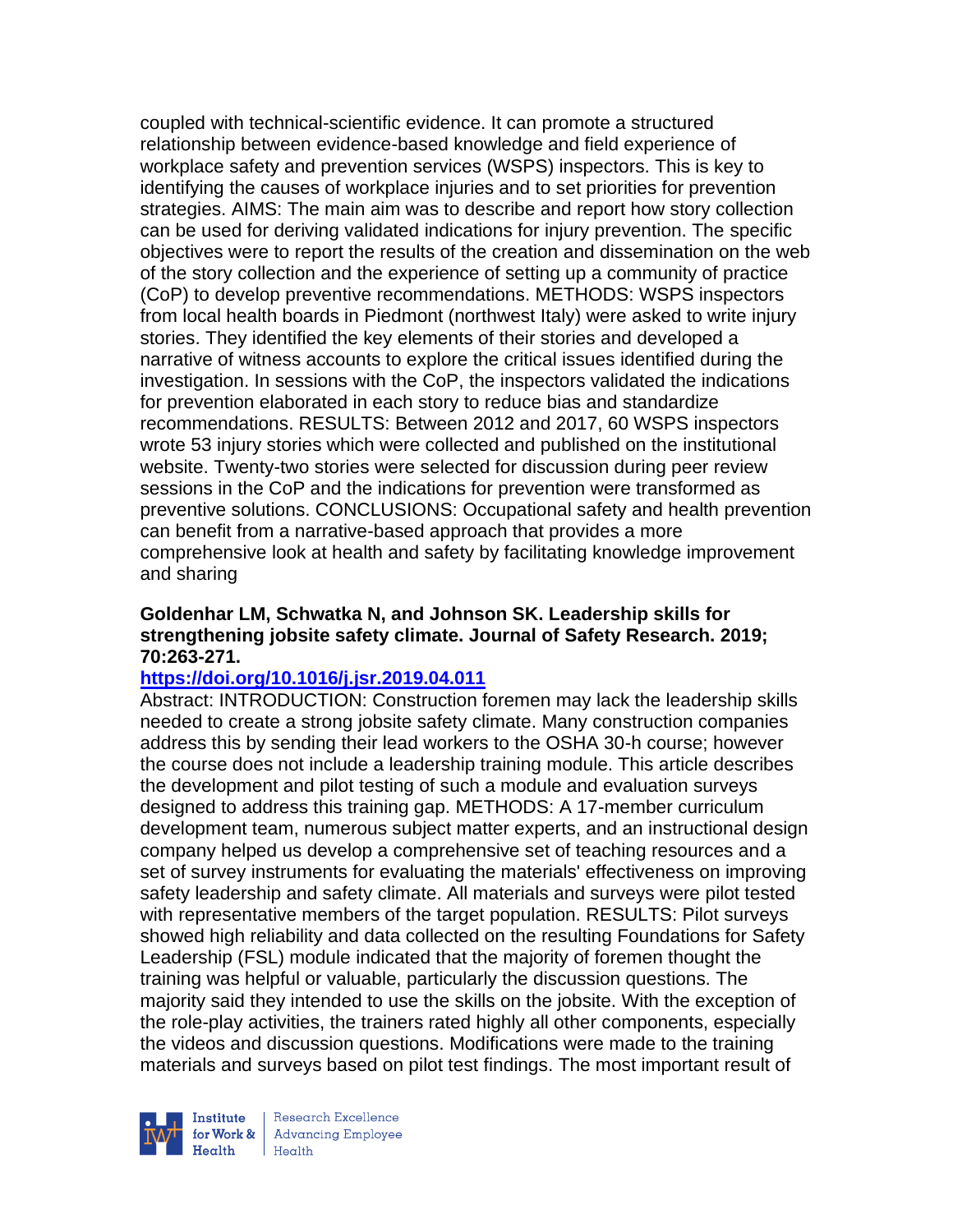the development and pilot testing efforts is that the OSHA Training Institute (OTI) included the FSL as an elective in the OSHA 30-h course. CONCLUSIONS: The FSL module fills a needed skills gap by providing safety leadership training to all foremen who might otherwise not have access to it through their company or union. The continued success of the FSL training will be ensured by dissemination via the OSHA 30-h course, an established nationwide safety training program. Practical applications: The FSL training module has already been widely accepted by the construction industry as a useful approach for providing construction foremen/See new abstract lead workers with the knowledge and skills they need to become more effective jobsite safety leaders.

## **Harrati A, Hepburn P, Meausoone V, and Cullen MR. Characterizing longterm trajectories of work and disability leave: the role of occupational exposures, health, and personal demographics. Journal of Occupational and Environmental Medicine. 2019; 61(11):936-943.**

## **<https://doi.org/10.1097/JOM.0000000000001705>**

Abstract: OBJECTIVE: This article characterizes trajectories of work and disability leave across the tenure of a cohort of 49,595 employees in a large American manufacturing firm. METHODS: We employ sequence and cluster analysis to group workers who share similar trajectories of work and disability leave. We then use multinomial logistic regression models to describe the demographic, health, and job-specific correlates of these trajectories. RESULTS: All workers were clustered into one of eight trajectories. Female workers (RR 1.3 to 2.1), those experiencing musculoskeletal disease (RR 1.3 to 1.5), and those whose jobs entailed exposure to high levels of air pollution (total particulate matter; RR 1.9 to 2.4) were more likely to experience at least one disability episode. CONCLUSIONS: These trajectories and their correlates provide insight into disability processes and their relationship to demographic characteristics, health, and working conditions of employees

**Jeon SH, Liu H, and Ostrovsky Y. Measuring the gig economy in Canada using administrative data. Analytical Studies Branch Research Paper Series (11F0019M). No. 437. Ottawa: Statistics Canada: 2019. <https://www150.statcan.gc.ca/n1/pub/11f0019m/11f0019m2019025-eng.pdf>**

**Kukla M, Salyers MP, Strasburger AM, Johnson-Kwochka A, Amador E, and Lysaker PH. Work-focused cognitive behavioral therapy to complement vocational services for people with mental illness: pilot study outcomes across a 6-month posttreatment follow-up. Psychiatric Rehabilitation Journal. 2019; 42(4):366-371.**

## **<https://doi.org/10.1037/prj0000365>**

Abstract: OBJECTIVE: People with mental illness frequently have trouble obtaining and keeping competitive employment and struggle with on-the-job performance. To address these issues, the manualized, group-based, 12-session Cognitive Behavioral Therapy for Work Success (CBTw) intervention was developed and tested in an open trial. Although posttreatment work outcomes



**Institute** Research Excellence<br> **for Work &** Advancing Employee<br> **Health** Health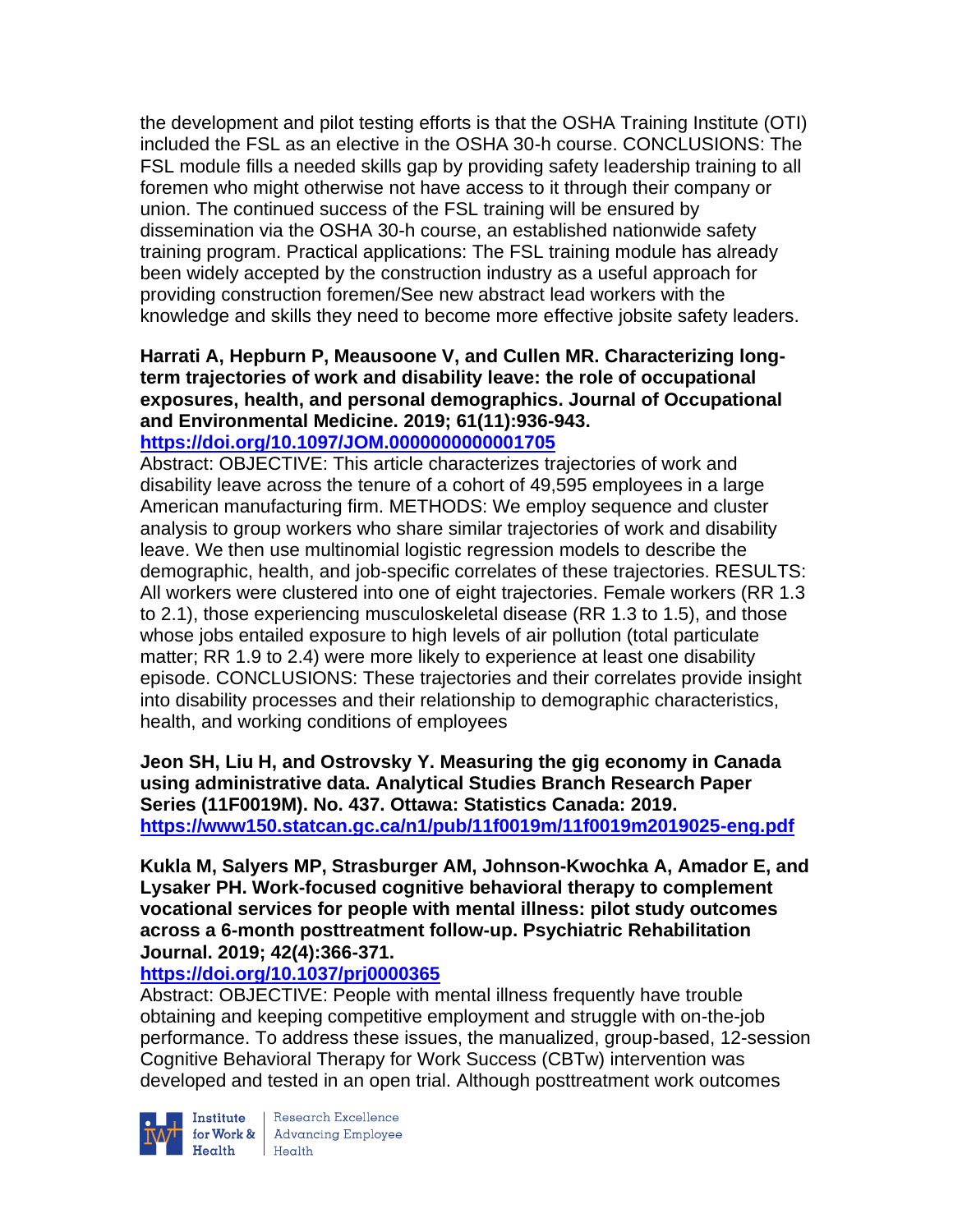were promising, lasting effects associated with the intervention are unknown. METHOD: This article presents the 6-month posttreatment work outcomes of the open trial of CBTw in 52 adults with mental illness who were concurrently receiving VA vocational services. Work outcomes included work status, hours worked and wages earned, steady work status, and work performance and effectiveness. Data were analyzed using repeated measures analysis of variances (ANOVAs) and within groups t tests. RESULTS: Findings demonstrate that 75% of unemployed participants at baseline obtained competitive work during the study period. During the 6-month follow-up period, 73% of workers attained steady work status (i.e., working at least 50% of the follow-up period). In addition, during the 6-month follow-up period, working participants averaged significantly more hours of work per week and higher wages earned per hour as compared with the baseline period and the 12-week postintervention period. Finally, among workers, reports of work effectiveness remained high at 6 months and work productivity disruptions remained low at follow-up. CONCLUSIONS AND IMPLICATIONS FOR PRACTICE: These findings suggest that CBTw may potentially be a useful tool to enhance the effects of vocational programs. Future work should test CBTw in a randomized controlled trial and examine strategies for implementation in real-world vocational service settings. (PsycINFO Database Record (c) 2019 APA, all rights reserved)

## **Lexen A, Emmelin M, Hansson L, and Bejerholm U. Exploring the service and knowledge gap between rehabilitation professionals and employers in the return-to-work process of people with mental health problems in Sweden. Work. 2019; 64(3):495-506.**

## **<https://doi.org/10.3233/WOR-193011>**

Abstract: BACKGROUND: Research is needed on how to optimize the return-towork process for persons with mental health problems. OBJECTIVE: To develop a model that explains how employer and rehabilitation professional mental health literacy may influence strategies used in the return-to-work of persons with mental health problems. METHODS: A grounded theory study design was used to collect and analyse interview data from 23 employers and 22 rehabilitation professionals. RESULTS: The analysis resulted in four categories, illustrated in a conceptual process model: 1) seeing mental health problems through past experiences; 2) separating understandable and incomprehensible mental health problems; 3) balancing safeguarding one's personal interest with providing adequate support; and 4) facing conflicts and uncertainty in employee/service user return-to-work. A positional map of employer/rehabilitation types was created based on level of negative attitudes and uncertainty in supporting employees/service users and the employer in relation to the level of comprehensive understanding of mental health problems. CONCLUSIONS: Professional mental health literacy needs to be increased. Interventions need to be developed that provide employers with targeted support and knowledge in mental health literacy. Education on how to prevent and detect common mental health problems in the workplace is needed



Research Excellence for Work & | Advancing Employee  $H_{\text{eath}}$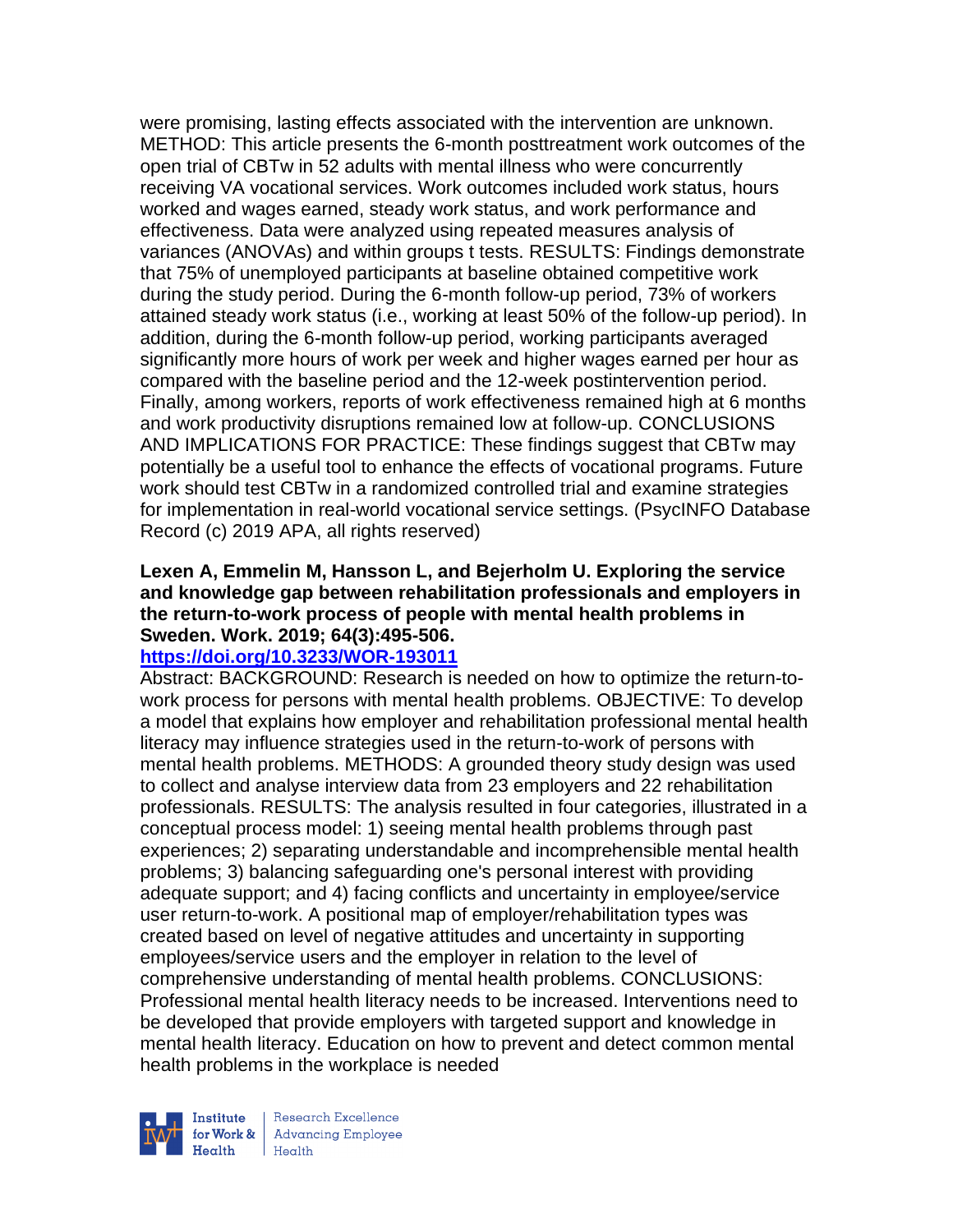**Mei Q, Wang Q, Liu S, Zhou Q, and Zhang J. Effects of organizational safety on employees' proactivity safety behaviors and occupational health and safety management systems in Chinese high-risk small-scale enterprises. International Journal of Occupational Safety and Ergonomics. 2020; 26(1):101-111.** 

## **<https://doi.org/10.1080/10803548.2018.1470287>**

Abstract: Based on the characteristics of small-scale enterprises, the improvement of occupational health and safety management systems (OHS MS) needs an effective intervention. This study proposed a structural equation model and examined the relationships of perceived organization support for safety (POSS), person-organization safety fit (POSF) and proactivity safety behaviors with safety management, safety procedures and safety hazards identification. Data were collected from 503 employees of 105 Chinese high-risk small-scale enterprises over 6 months. The results showed that both POSS and POSF were positively related to improvement in safety management, safety procedures and safety hazards identification through proactivity safety behaviors. Our findings provide a new perspective on organizational safety for improving OHS MS for small-scale enterprises and extend the application of proactivity safety behaviors

**Phillips A, Cooney R, Harris Z, Myrtil D, and Hodgson M. Noise and occupational medicine: common practice problems. Journal of Occupational and Environmental Medicine. 2019; 61(12):1019-1029. <https://doi.org/10.1097/JOM.0000000000001728>** 

#### **Raeder S, Bamberger SG, Nielsen P, Nielsen RN, Larsen A, Vinding AL, et al. Globalization and Job insecurity in Danish firms: a multilevel study. Nordic Journal of Working Life Studies. 2019; 9(4):59-80. <https://doi.org/10.18291/njwls.v9i4.117776> [open access]**

Abstract: Globalization is on the agenda as a cause of job insecurity, but knowledge regarding the relationship between globalization, management practices, and employee job insecurity is in fact limited. This study aims to investigate this multilevel association, defining globalization by the interrelated aspects of competition, liberalization, and technological innovation, and management by offensive practices such as external collaboration, organizational change, numerical flexibility, and work intensification. Questionnaire data were collected in 2010 from 3392 employees of 569 Danish companies and analyzed with multilevel modeling. The results show that international collaboration and numerical flexibility are associated with higher job insecurity. The level of job insecurity varies with occupational position, age group, and company size. Because globalization and the management of globalization are associated with employee job insecurity, companies should react in a timely way to globalization pressures: for example, by involving employees, communicating clearly, and supporting employees with lower education



| Research Excellence for Work & Advancing Employee<br>Health Health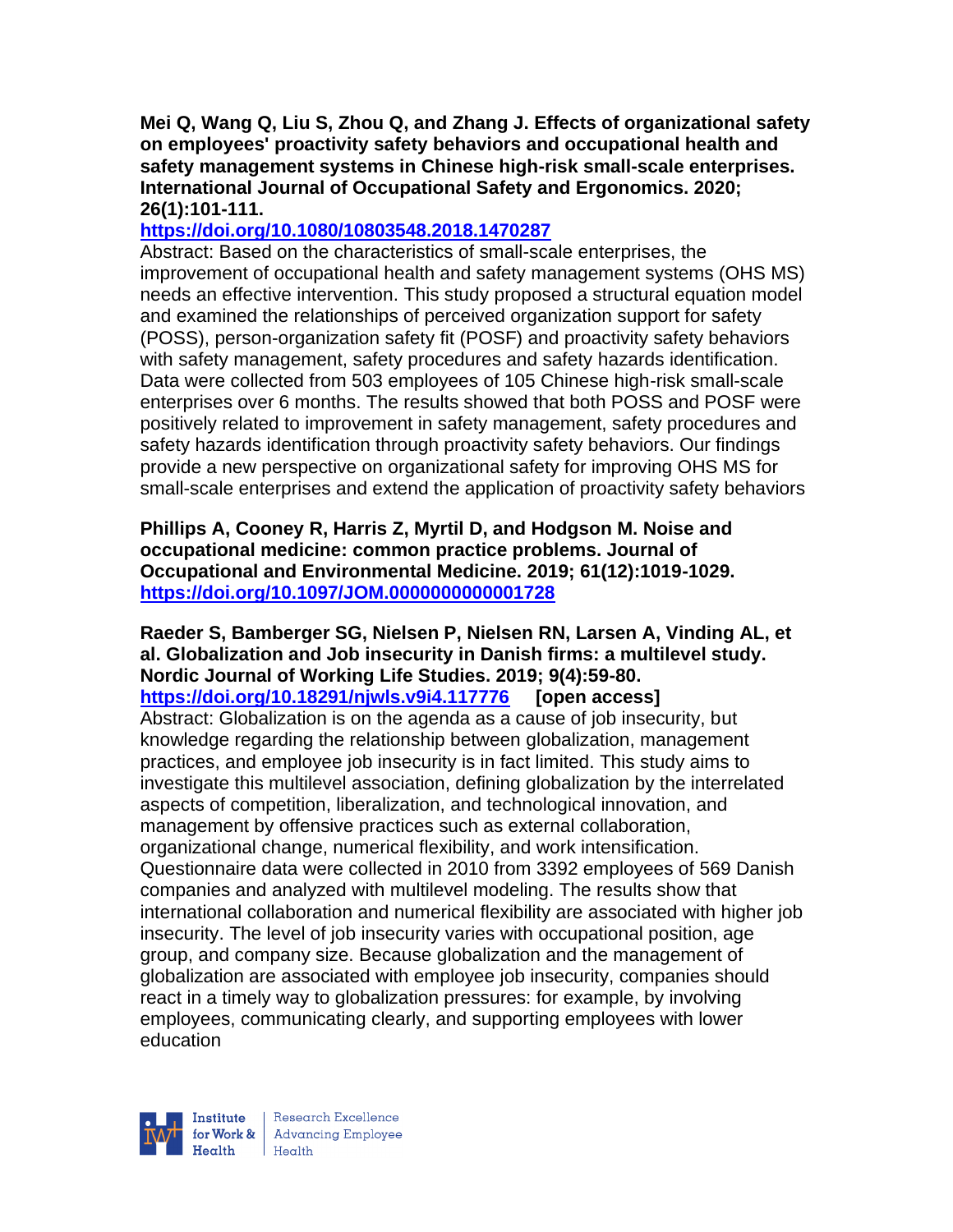## **Rost KA and Alvero AM. Participatory approaches to workplace safety management: bridging the gap between behavioral safety and participatory ergonomics. International Journal of Occupational Safety and Ergonomics. 2020; 26(1):194-203.**

# **<https://doi.org/10.1080/10803548.2018.1438221>**

Abstract: Many researchers and practitioners argue the importance of end-user involvement in workplace safety management, but the research literature and practices remain fractured across orientations. The primary aim of this article is to bridge the gap between two major participatory safety management approaches: behavioral safety and participatory ergonomics. First, an overview and brief history of participative management is presented to provide context for its application to workplace safety. Next, behavioral safety and participatory ergonomics are separately examined in terms of their origins and core elements. Finally, based on this examination, unifying elements between behavioral safety and participatory ergonomics will be presented to provide a comprehensive account of participatory safety management

## **Tang F, Mehlum L, Mehlum IS, and Qin P. Physical illness leading to absence from work and the risk of subsequent suicide: a national registerbased study. European Journal of Public Health. 2019; 29(6):1073-1078. <https://doi.org/10.1093/eurpub/ckz101>**

Abstract: BACKGROUND: Studies have shown that people with physical illness are at increased risk of suicide, but knowledge on the association between absence from work due to specific physical health problems and suicide risk is limited. This study aimed to examine the relationship between suicide risk and physical illness requiring leave from work across a range of specific physical diagnoses, and to study the interactions of mental illness and socioeconomic factors on this relationship. METHODS: Using a nested case-control design, 9313 suicide cases and 169 235 matched controls were retrieved and interlinked from Norwegian national registries. Data on sick leave and related physical illness were derived from claims for sickness benefit and analyzed using conditional logistic regression. RESULTS: For males, the risk of suicide increased progressively with the number of previous physical illness-related absences and the duration of recent physical illness-related absences. Absences related to digestive, musculoskeletal and neurological disorders as well as cancer and accidents/injuries were associated with a significantly increased risk of suicide. In contrast, females with a history of physical illness-related absence and a diagnosis of most organ or system specific illnesses were at a relatively reduced risk of suicide. In both genders, the suicide risk associated with physical illness resulting in absence from work differentiated significantly by history of sickness absence due to mental illness, and by education and income levels. CONCLUSIONS: The risk of suicide associated with physical illness requiring leave from work varied significantly by gender and by education and income status



Research Excellence for Work & Advancing Employee<br>Health Health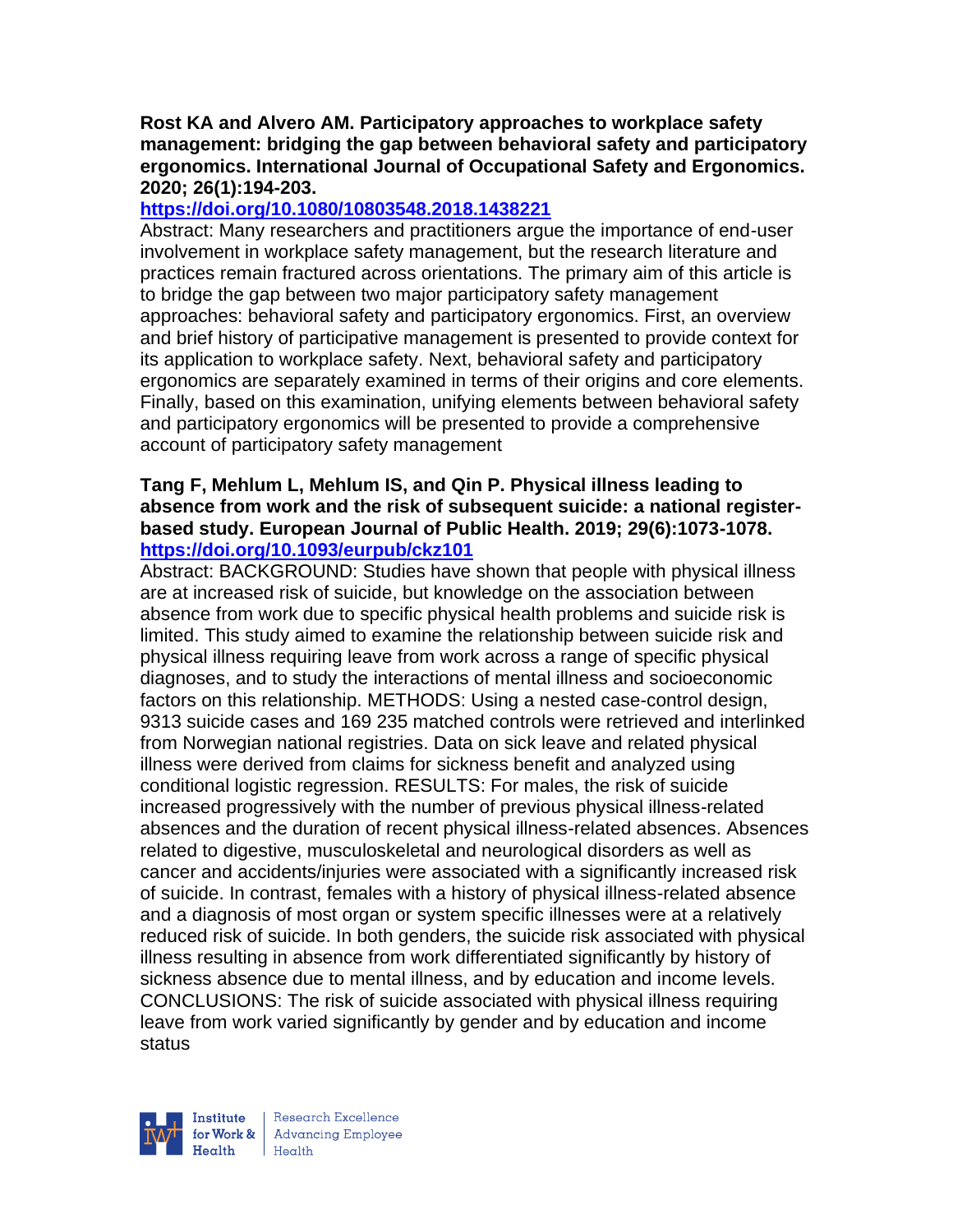**Woods M, Macklin R, Dawkins S, and Martin A. Mental illness, social suffering and structural antagonism in the labour process. Work, Employment and Society. 2019; 33(6):948-965. <https://doi.org/10.1177/0950017019866650>** 

#### **Xia N, Xie Q, Hu X, Wang X, and Meng H. A dual perspective on risk perception and its effect on safety behavior: a moderated mediation model of safety motivation, and supervisor's and coworkers' safety climate. Accident Analysis & Prevention. 2020; 134:105350. <https://doi.org/10.1016/j.aap.2019.105350>**

Abstract: Previous studies have acknowledged the impact of risk perception on safety behavior, but were largely controversial. This study aims to clarify this conflict and the mechanism through which risk perception can have an impact on safety behavior. From the perspective of the dual attribute of the job demand concept in job demands-resources theory, we posit that risk perception can be considered as a job hindrance or a job challenge depending on the context, thereby resulting in a negative or positive impact on safety behavior, respectively. The current research context is the construction industry and the hypotheses were tested using hierarchically nested data collected from 311 workers in 35 workgroups. Risk perception was demonstrated to be a job hindrance exerting a negative impact on safety behavior and safety motivation mediated this effect. In addition, two dimensions of group-level safety climate--supervisor's and coworkers'--were expected to alleviate or even reverse the detrimental effects of hindrance risk perception on safety motivation and on safety behavior via motivation. A moderation model and a first-stage moderated mediation model were established, respectively, for testing the moderating roles of safety climate in the relationship between risk perception and safety motivation, and in the indirect relationship of risk perception with safety behavior via motivation. Surprisingly, contrary to the hypotheses, when supervisor's safety climate changed from a low level to a high level, the impact of risk perception on safety motivation changed from positive to negative, and the negative effect of risk perception on safety behavior via safety motivation was not alleviated but worsened. As expected, for workers in a positive coworkers' safety climate, the negative effect of risk perception on motivation and the indirect negative effect of risk perception on behavior were both reversed to the positive. This indicates that coworkers' safety climate helped to change perceived risk from a job hindrance to a challenge. This research contributes to workplace risk perception and safety behavior research by theoretically viewing risk perception as a dual job hindrance-challenge concept and proposing two competing hypotheses concerning the impact of risk perception on safety behavior. The empirical investigation confirmed the hindrance attribute of risk perception in the construction context. It provides a theoretical framework and empirical evidence for future research to synthesize the conflict risk perception-safety behavior relationship. We also contribute to the literature by pointing out the potential



Research Excellence for Work & | Advancing Employee  $H_{\text{eath}}$